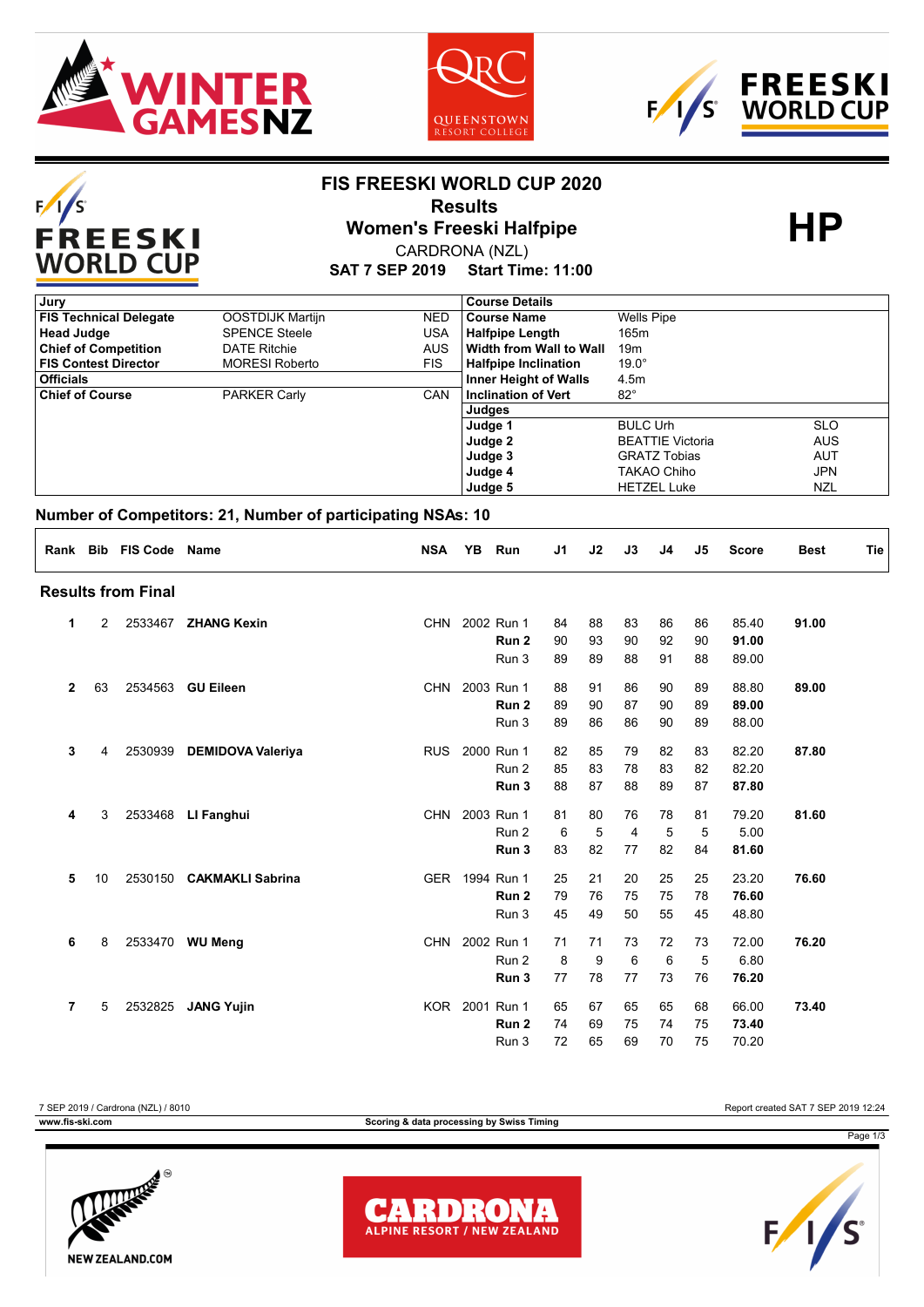







## **FIS FREESKI WORLD CUP 2020**

**Results<br>
Women's Freeski Halfpipe<br>
CAPDRONA (NZL)** 

CARDRONA (NZL)

**SAT 7 SEP 2019 Start Time: 11:00**

#### **Number of Competitors: 21, Number of participating NSAs: 10**

|    |                | Rank Bib FIS Code Name            |                           | <b>NSA</b> | YB | Run                                         | J1             | J2             | J3                   | J4             | J5                   | <b>Score</b>            | <b>Best</b> | Tie |
|----|----------------|-----------------------------------|---------------------------|------------|----|---------------------------------------------|----------------|----------------|----------------------|----------------|----------------------|-------------------------|-------------|-----|
| 8  | 6              |                                   | 2533666 IRVING Svea       |            |    | USA 2002 Run 1<br>Run <sub>2</sub><br>Run 3 | 55<br>37<br>54 | 57<br>37<br>58 | 60<br>35<br>48       | 52<br>32<br>53 | 53<br>34<br>58       | 55.40<br>35.00<br>54.20 | 55.40       |     |
|    |                | <b>Results from Qualification</b> |                           |            |    |                                             |                |                |                      |                |                      |                         |             |     |
| 9  | $\overline{7}$ |                                   | 2530184 SUZUKI Saori      | <b>JPN</b> |    | 1990 Run 1<br>Run 2                         | 68<br>66       | 70<br>66       | 69<br>63             | 72<br>70       | 73<br>69             | 70.40<br>66.80          | 70.40       |     |
| 10 | 23             |                                   | 2530680 ANDERSON Rachael  | <b>CAN</b> |    | 1998 Run 1<br>Run <sub>2</sub>              | 13<br>64       | 10<br>67       | 10<br>68             | 12<br>64       | 10<br>66             | 11.00<br>65.80          | 65.80       |     |
| 11 | 17             |                                   | 2530670 HANSSEN Isabelle  | <b>NED</b> |    | 1994 Run 1<br>Run 2                         | 61<br>52       | 60<br>53       | 60<br>60             | 63<br>58       | 65<br>58             | 61.80<br>56.20          | 61.80       |     |
| 12 | 14             |                                   | 2534469 JACOBS Riley      |            |    | USA 2003 Run 1<br>Run <sub>2</sub>          | 8<br>60        | 9<br>58        | 8<br>61              | 11<br>61       | 9<br>63              | 9.00<br>60.60           | 60.60       |     |
| 13 | 12             | 2532201                           | <b>MUNTIAN laroslavna</b> | <b>RUS</b> |    | 2001 Run 1<br>Run 2                         | 55<br>55       | 58<br>56       | 57<br>55             | 60<br>58       | 63<br>64             | 58.60<br>57.60          | 58.60       |     |
| 14 | 15             |                                   | 2535298 FAULHABER Hanna   | USA        |    | 2004 Run 1<br>Run <sub>2</sub>              | 10<br>56       | 12<br>57       | 9<br>57              | 13<br>59       | 10<br>61             | 10.80<br>58.00          | 58.00       |     |
| 15 | 18             |                                   | 2534659 FRASER Amy        | CAN        |    | 1995 Run 1<br>Run 2                         | 56<br>8        | 56<br>11       | 56<br>11             | 59<br>11       | 59<br>$\overline{7}$ | 57.20<br>9.60           | 57.20       |     |
| 16 | 19             |                                   | 2534255 LIU Mengting      | <b>CHN</b> |    | 2004 Run 1<br>Run 2                         | 55<br>50       | 55<br>50       | 55<br>48             | 58<br>56       | 58<br>56             | 56.20<br>52.00          | 56.20       |     |
| 17 | 21             |                                   | 2529584 KIRIYAMA Nanaho   | <b>JPN</b> |    | 1996 Run 1<br>Run 2                         | 54<br>52       | 55<br>51       | 55<br>50             | 57<br>52       | 58<br>56             | 55.80<br>52.20          | 55.80       |     |
| 18 | 20             |                                   | 2532928 HARRIGAN Abi      | <b>AUS</b> |    | 2002 Run 1<br>Run 2                         | 51<br>50       | 53<br>54       | 53<br>54             | 55<br>56       | 52<br>54             | 52.80<br>53.60          | 53.60       |     |
| 19 | 11             |                                   | 2534256 ZHANG Ziyi        | <b>CHN</b> |    | 2002 Run 1<br>Run 2                         | 39<br>41       | 40<br>46       | 42<br>47             | 40<br>43       | 39<br>44             | 40.00<br>44.20          | 44.20       |     |
| 20 | 13             |                                   | 2533672 BARUGH Anja       | <b>NZL</b> |    | 1999 Run 1<br>Run 2                         | 8<br>40        | 3<br>38        | $\overline{7}$<br>42 | 10<br>40       | $\overline{7}$<br>42 | 7.00<br>40.40           | 40.40       |     |
| 21 | 22             | 2534501                           | <b>TATALINA Daria</b>     | <b>RUS</b> |    | 2004 Run 1<br>Run 2                         | 23<br>33       | 25<br>38       | 21<br>36             | 20<br>37       | 22<br>39             | 22.20<br>36.60          | 36.60       |     |

7 SEP 2019 / Cardrona (NZL) / 8010 Report created SAT 7 SEP 2019 12:24 **www.fis-ski.com Scoring & data processing by Swiss Timing** Page 2/3